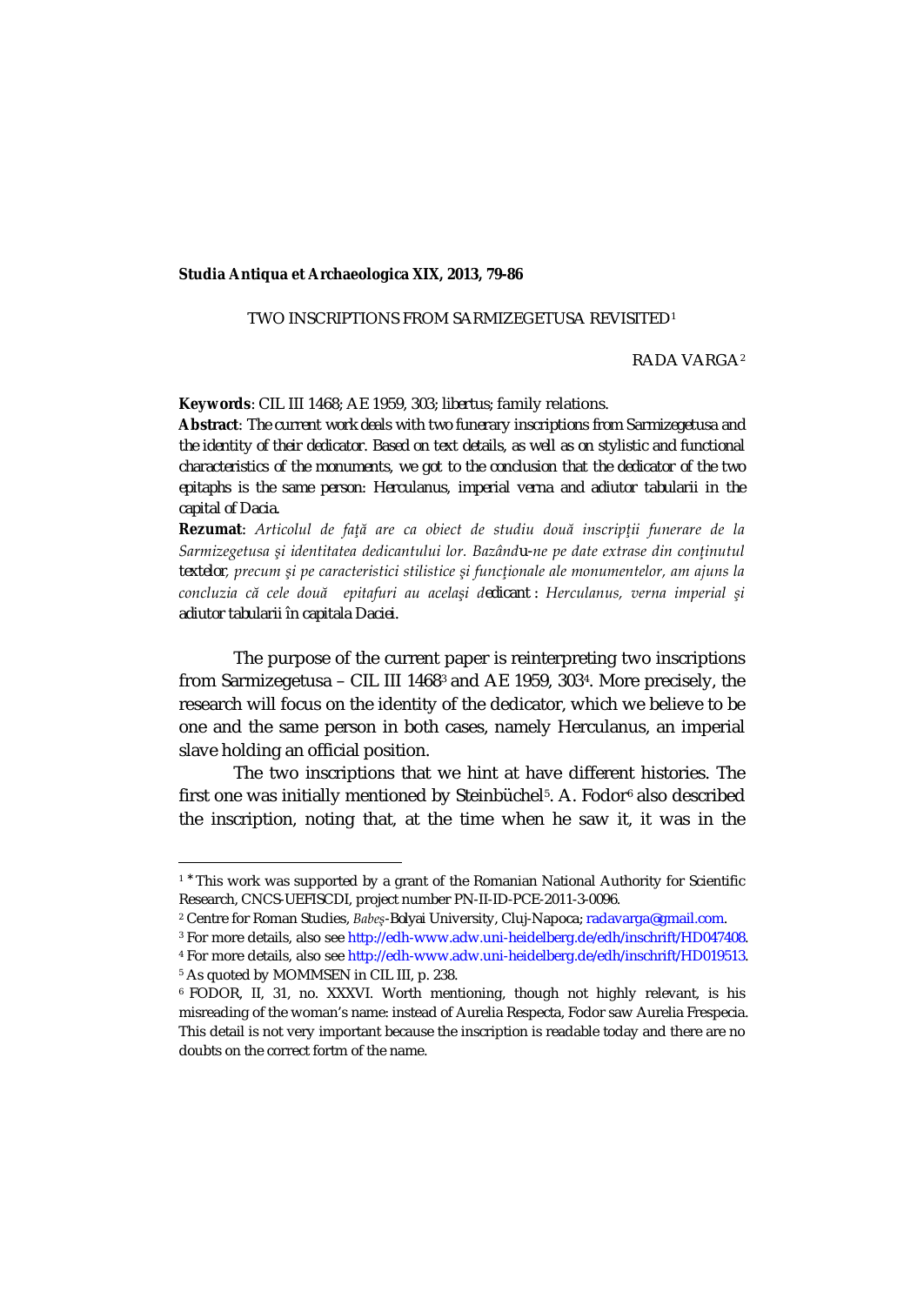property of baron Nopcsa from Farkadin (today General Berthelot village, situated at approximately 20 kilometers from Sarmizegetusa). J. F. Neigebauer catalogued it as well7, including the monument among the discoveries from Várhely (today Sarmizegetusa). M. J. Ackner, F. Müller<sup>8</sup> and subsequently T. Mommsen <sup>9</sup> repeat these pieces of information, without adding any further details. Currently the inscription is in the custody of the Museum of Dacian and Roman Civilization from Deva, in a fairly good state of preservation.

The second inscription has a shorter history, as it was first referred to by O. Floca in 1953<sup>10</sup>. A very important fact is that it was discovered in the necropolis of Sarmizegetusa; unfortunately, its upper right corner was totally damaged. Today it can be found at the local archaeological museum from Sarmizegetusa.

Getting to the content and form of the inscriptions, one must say that the first one, though lacking an exact discovery context, does not raise many question marks. The text is entirely kept:

*D(is) M(anibus) / Aureliae Respectae / rarissim(ae) feminae / Herculanus Augg(ustorum) / n(ostrorum) vern(a) / adiut(or) tabul(arii) coniug(i).*

The monument is 95 x 60 x 10 centimeters and is stylistically interpreted by A. Diaconescu as a *locullus* plaque<sup>11</sup>.

 $\overline{a}$ 

<sup>7</sup> NEIGEBAUER 1851, 33, no. 80.

<sup>8</sup> ACKNER, MÜLLER 1865, 30, no. 130.

<sup>&</sup>lt;sup>9</sup> CIL III 1468.

<sup>10</sup> FLOCA 1953, 767, no. 10.

<sup>11</sup> DIACONESCU 2004, I, 294.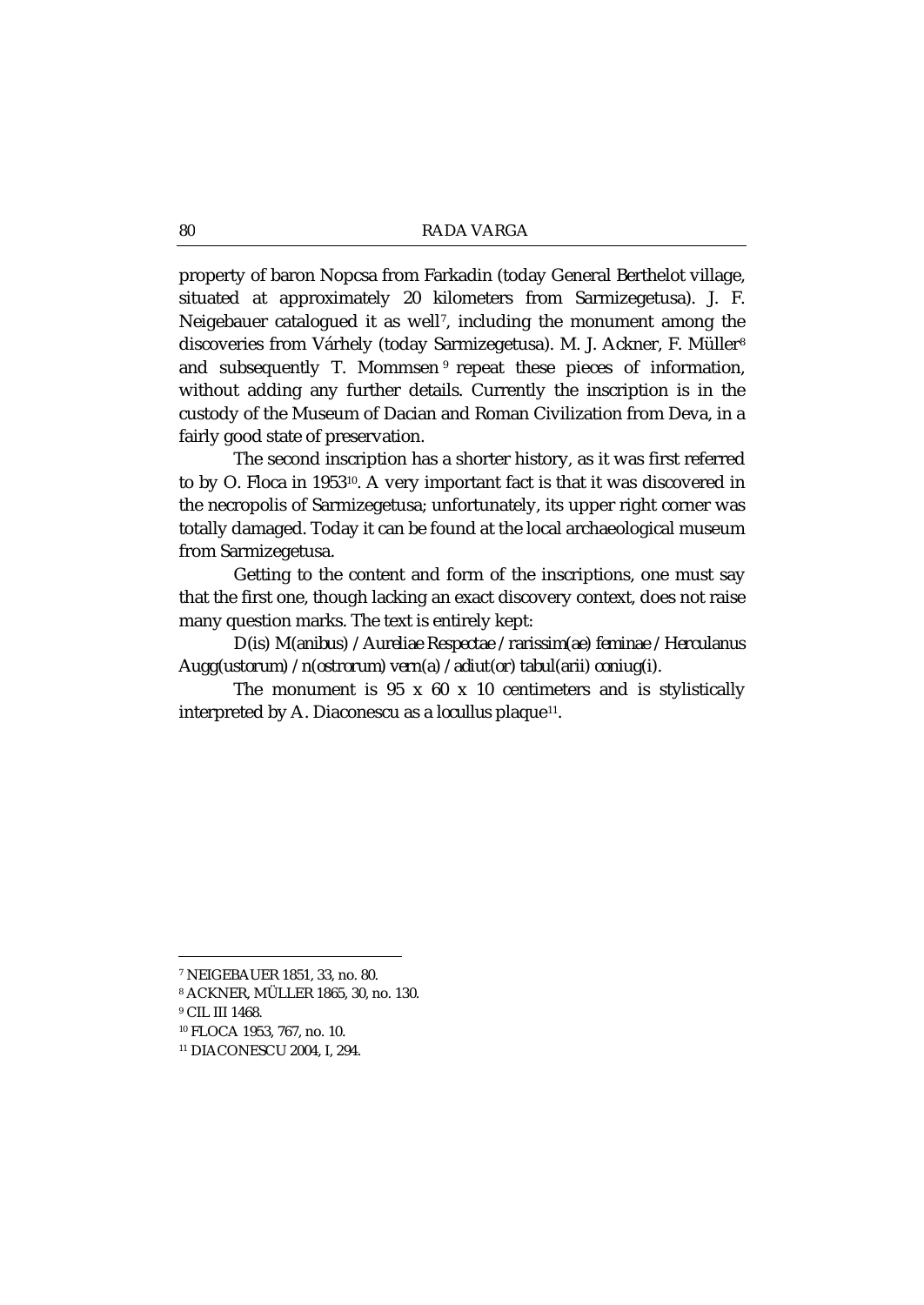

CIL III 1468 (photo after http://edh-www.adw.uniheidelberg.de/edh/inschrift/HD047408).

The second inscription is the one that raises the real interpretation problems, mainly because of its broken corner and implicitly missing text. The first reading, proposed by O. Floca, is as follows:

*D(is) M(anibus) / C(laudiae) Turpillae vixit an[nis] … / item / Caro Caes(aris) n(ostri) v(ernae) [vix(it) an(nis) … / Herculanus [Aug(usti) lib(ertus)] adiu(tor) [t]ab(ularii) / uxori et filio bene merent(ibus) / fecit.*

As one can see, the missing parts have been filled out by the author. The reconstruction of the text is mainly satisfactory, but caution is mandatory for the title of *Augusti libertus.* One single detail of Floca's reconstruction is crucial and has not been noted: he uses "*/"* instead of the more common "/" for the missing parts of the texts. Thus, the editors of the *L'Année Épigraphique* adopted his reading, without properly indicating the words filled in by the author, as they probably omitted to notice his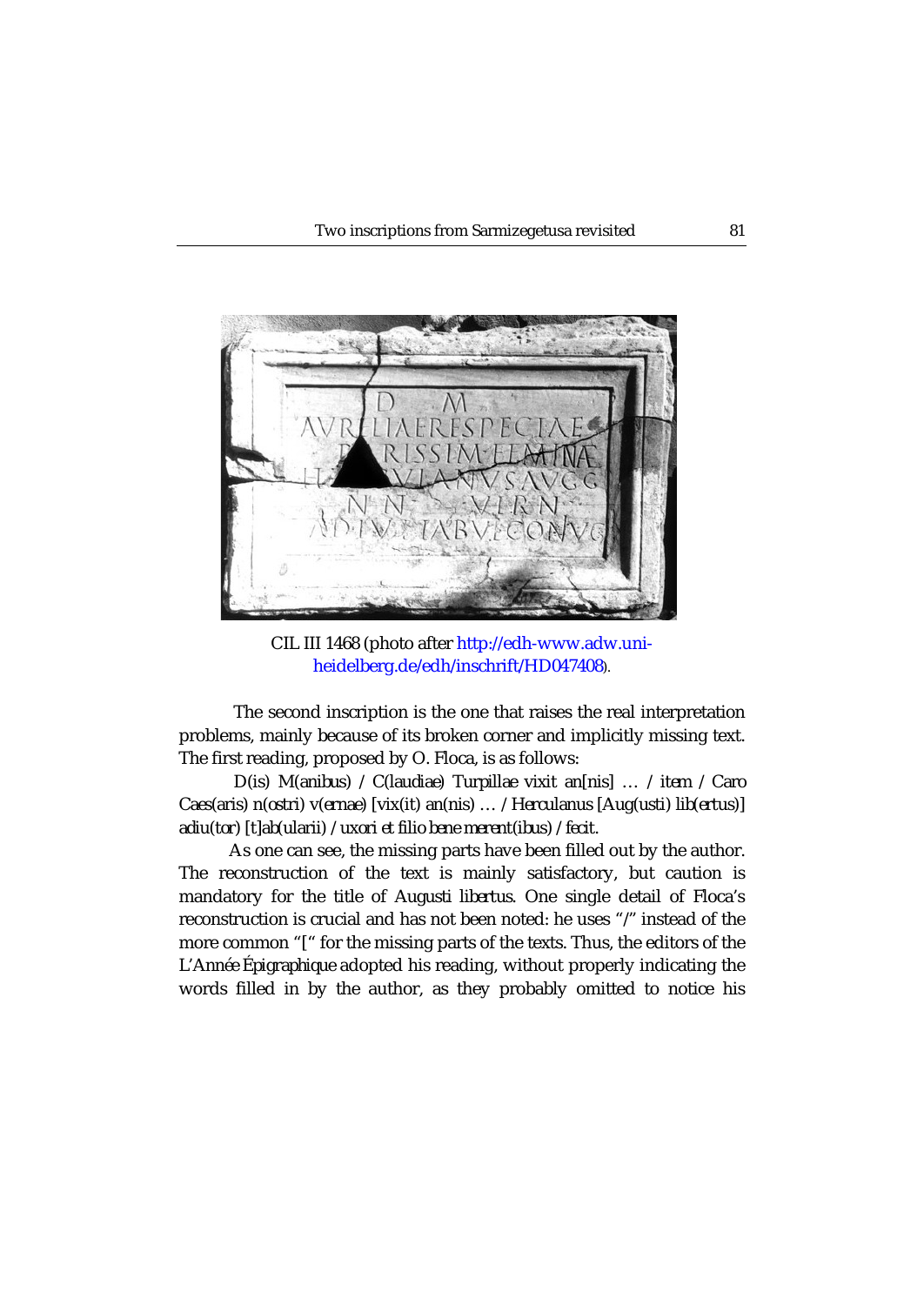atypical choice of punctuation. Further on, the IDR reading  $12$  is more reserved and in our opinion more realistic:

*D(is) M(anibus) / Cl(audiae) Turpillae vix(it) a[n(nis)] … / item / Caro Caes(aris) n(ostri) [v(ernae?) vix(it) an(nis)] … / Herculanus Aug(usti) n(ostri)] adiut(or) [tab(ularii)] / uxori et filio bene merent(ibus) / fecit.*



AE 1959, 303 (photo after http://edh-www.adw.uniheidelberg.de/edh/inschrift/HD019513).

The main "improvement" of this reading is giving up the assumption that Herculanus was a freedman. Nonetheless, the visibility of the *Aug n* syntagma on stone eludes us. Even so, the researchers that later on discussed this inscription adopted the *L'Année Épigraphique* reading13, thus considering Herculanus an imperial freedman and not associating him with the dedicator of the first epitaph discussed here.

Stylistically, this second plaque resembles the other one: it has 108 x 63 x 12 centimeters and is as well considered an epitaph marking a *locullus* (one with two urns this time, as the plaque is obviously wider than the previous), in the same mausoleum or *columbarium* of the *familia* 

 $\overline{a}$ 

<sup>12</sup> IDR III/2, 402.

<sup>13</sup> Especially MIHAILESCU-BÎRLIBA 2004 and CIONGRADI 2007, while DIACONESCU 2004 adopts the IDR reading.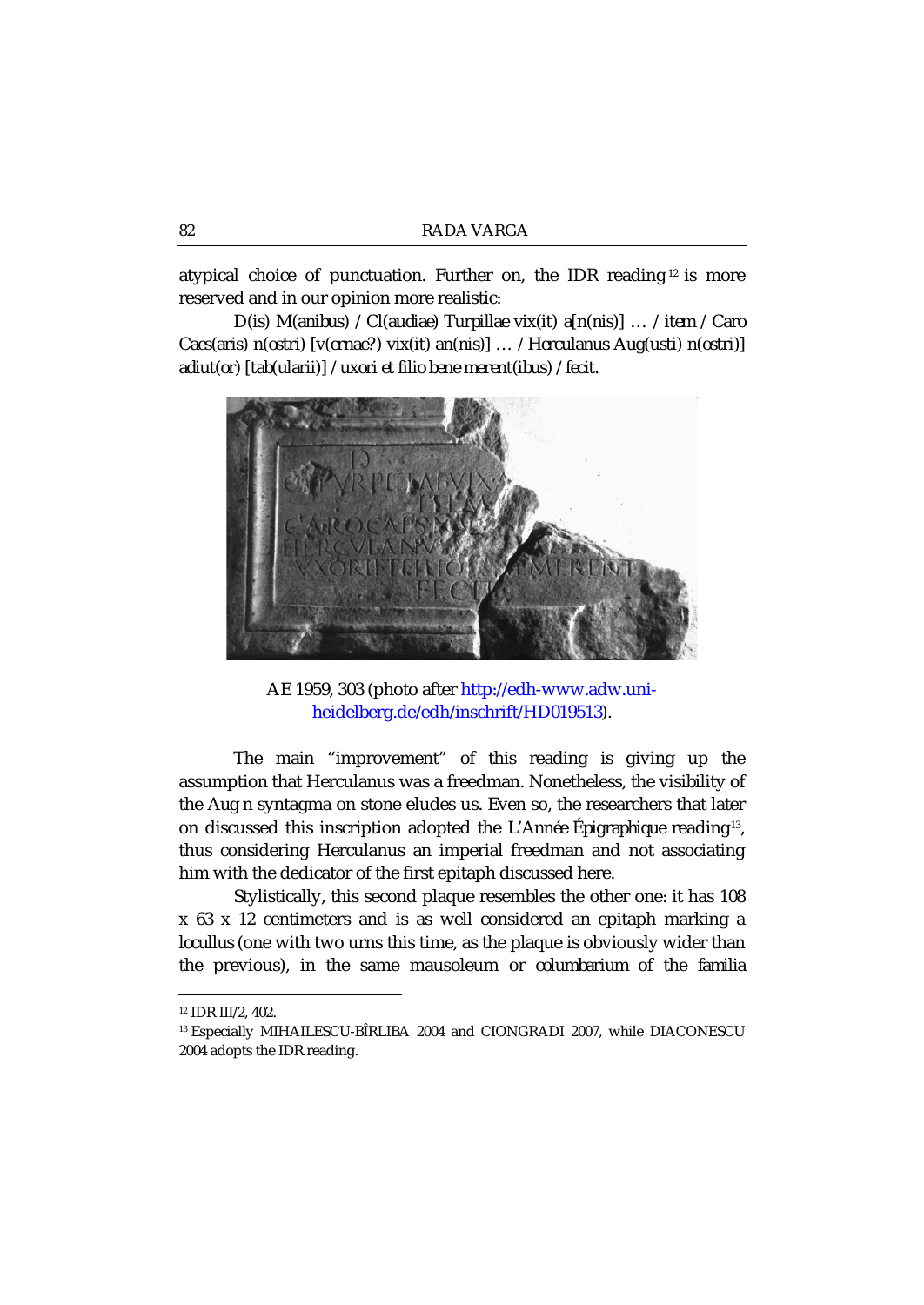*Caesaris*<sup>14</sup> from the necropolis of Sarmizegetusa. As well very relevant, they are both integrated by C. Ciongradi in the *Profilgerahme Tafel, Gruppe 2*  category15. Even more, the letters of the two inscriptions are basically similar. If the monuments were not executed by the same craftsman, we can definitely state they were the work of the same workshop.

The main problem resides in the reading of the second text and more precisely in the insertion of the term *libertus*. While the dimensions of the stone do not impose as compulsory the presence of this status mark, the reading imposed by *L'Année Épigraphique* was later on used by all researchers interested in one or another aspect of the monument. Further on, we will explain our reasons for believing that the dedicator of the two monuments is one and the same person – Herculanus, imperial *verna* and *adiutor tabularii* at Sarmizegetusa.

As already mentioned, the two monuments seem to come from the same burial place. They are stylistically congruent and – more important – the writing points towards the same workshop. Regarding the content of the two texts, we see no reasons for adopting the *libertus* reading, when the dimensions of the stone and letters do not demand it. While Herculanus is by far not a rare name at the provincial level, these two are its only apparitions among the slaves and freedmen attested in Sarmizegetusa. As for the dating of the two inscriptions, there are no clues offered by the style or decoration of the monuments<sup>16</sup>, as they are rather minimalistic. Based on the imperial titles, the possibilities are quite numerous. Thus, for the first inscription we need to identify two *Augusti*, which could possibly be: Marcus Aurelius and Lucius Verus (161-169), Marcus Aurelius and Commodus (177-180), Septimius Severus and Carcalla (198-209) and Caracalla and Geta (211-212). For the second inscription, we are seeking a period of time when there were an *Augustus* and a *Caesar*; they could be

**.** 

<sup>14</sup> DIACONESCU 2004, I, 295.

<sup>15</sup> CIONGRADI 2007, 267, T/S 6 for CIL III 1468 and CIONGRADI 2007, 268, T/S 10 for AE 1959, 303.

<sup>16</sup> DIACONESCU 2004 and CIONGRADI 2007 give the approximate dating of the inscriptions on criteria related to onomastics and to the imperial titles mentioned by both texts.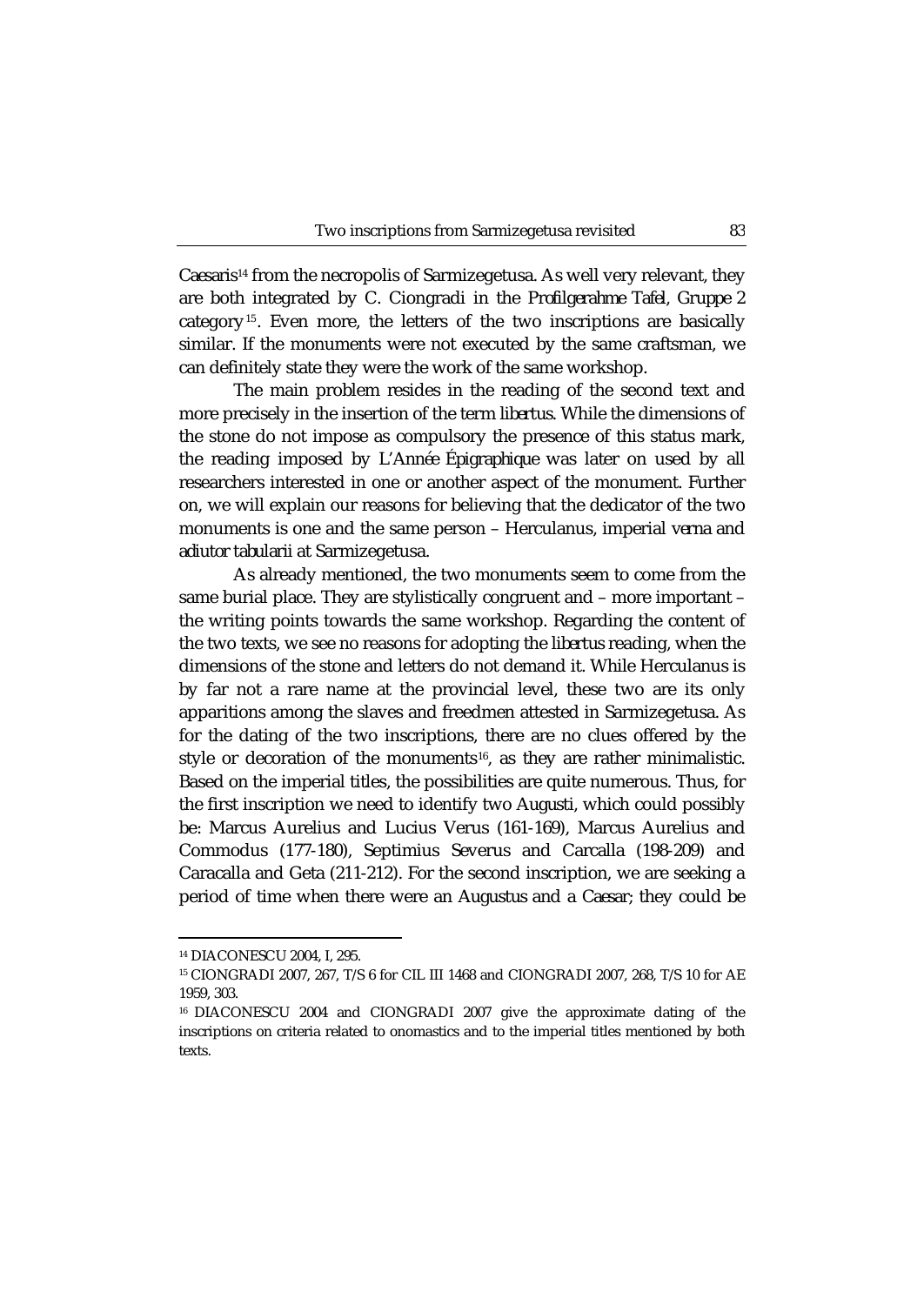Antoninus Pius and Marcus Aurelius (139-161), Marcus Aurelius and Commodus (166-177) or Septimius Severus and Caracalla (196-198). More combinations of the two sets of possible years are theoretically valid, many of the in-between intervals are short enough to be correlated and they do not allow us to deduce which inscription was the first one. Based on the funerary rite, A. Diaconescu assumes that a pre-Severan dating would be more suited<sup>17</sup>. If we adhere to this hypothesis, the variables decrease in numbers. If we also consider the name of the wife from the first epitaph, which is more likely to be associated with Marcus Aurelius' after the death of his predecessor, we could reduce the interval for erecting the first inscription to two: 161-169 or 177-180. On the same criterion, the intervals best fitted for the second inscription would be 139-161 and 166-177.At this point, we believe that, realistically, this is as much as one could say about the dating of the two monuments. Though not offering unequivocal intervals, the dating is edifying and it definitely pleads for the contemporaneousness of the epitaphs.

Getting to the characters and the family details revealed by the two inscriptions, we have Herculanus, imperial *verna* and *adiutor tabularii* in Sarmizegetusa. We know nothing about his origin, as the name is completely irrelevant in this context. We could assume that he was a rather important person in the local community and not only, for his position, as well as in the light of the fact that it was not customary for an imperial slave to be an *adiutor tabularii*<sup>18</sup> (this office being usually held by *liberti*). He buries two wives – in what succession we cannot know, as seen – and a son along with one of the women. In the case of the first monument, the age is not mentioned and on the second stone, due to its advanced degradation, neither the age of the mother, nor of the child can be read. The only potentially relevant name is that of Aurelia Respecta, as it indicates a period post-Marcus Aurelius. But this is not actually compulsory, as it can be dependent on many other exterior factors. Another important detail is offered by the second inscription: while the wife is a Roman citizen, the son is an imperial *verna*, as his father.

**.** 

<sup>17</sup> DIACONESCU 2004, I, 295.

<sup>18</sup> MIHAILESCU-BÎRLIBA 2004, 148.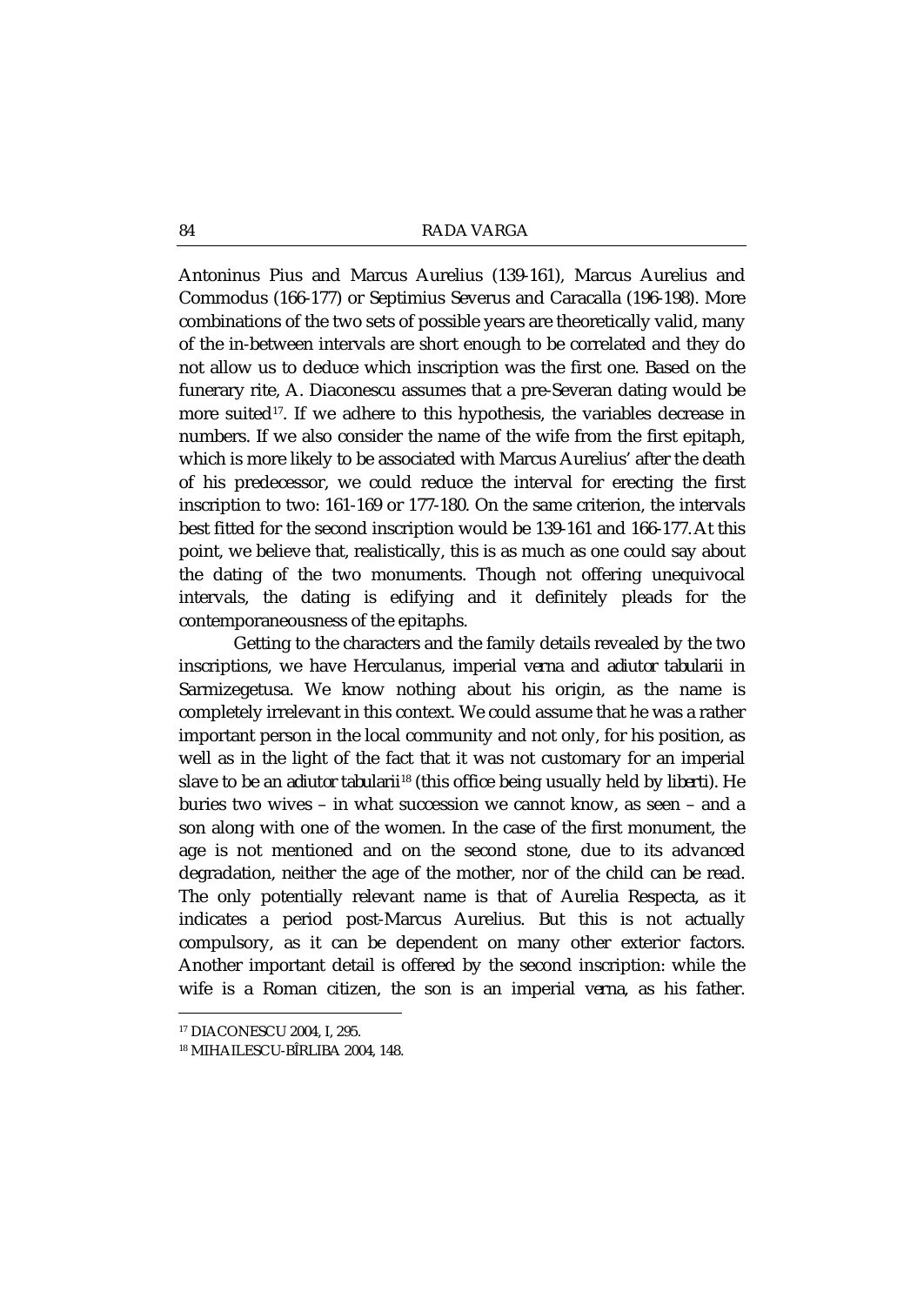Theoretically, this opens up more possibilities. The first one is that the mother was an ex slave, freed after the birth of Carus<sup>19</sup>; of course, she would have had to be an imperial slave as well, otherwise the child would have been the property of whomever her master was, not of the *Caesar.* Her name does not indicate a "filiation" from the imperial house and even if the bearing of an imperial name after becoming free doesn't appear to be a general rule, it still is a major drawback for this theory. Another possibility – and the one we incline towards – takes into consideration the great malleability of the Roman civil law. Gaius, more or less contemporary with our Herculanus, presents details of various situations that could lead to eluding the strictness of the law and that basically allowed the parents to choose, in given cases, which status would be more advantageous for their child20. Some forms of *fictiones iuris* were simply acceptable in the civil right $21$  and in a world where the law was ruled by the power of the precedent and by imperial edicts and decrees, it is hard to believe that choosing would have been a problem for an imperial slave, with a quite good position. Of course, becoming an imperial *verna* as his father might have been advantageous for the child and putting him under the protection of the *Caesar*, the heir apparent, was definitely strengthening the family's ties with the imperial house. The last possibility, rather theoretical, is that the child was not Claudia Turpilla's, but the result of another marriage, unknown to us.

One last detail to be discussed, though without a demonstrative role, is the employment of terms defining the marital relation: *coniux* on the first inscription and *uxor* in the second case. Both terms imply a *conubium*, which of course is impossible in the case of a slave. Nonetheless, the "misuse" is not rare, as the mentioned terms, along with *maritus*, are used rather lightly on epitaphs, frequently appearing on funerary monuments of slaves or soldiers.

**.** 

<sup>19</sup> MIHAILESCU-BÎRLIBA 2004, 139 for this precise comment. GAIUS I 80, 81 for the legislation on the matter.

<sup>20</sup> GAIUS I 26, I 86 on certain situations when the law could be eluded.

<sup>21</sup> BIANCHI 1997, 259-266.